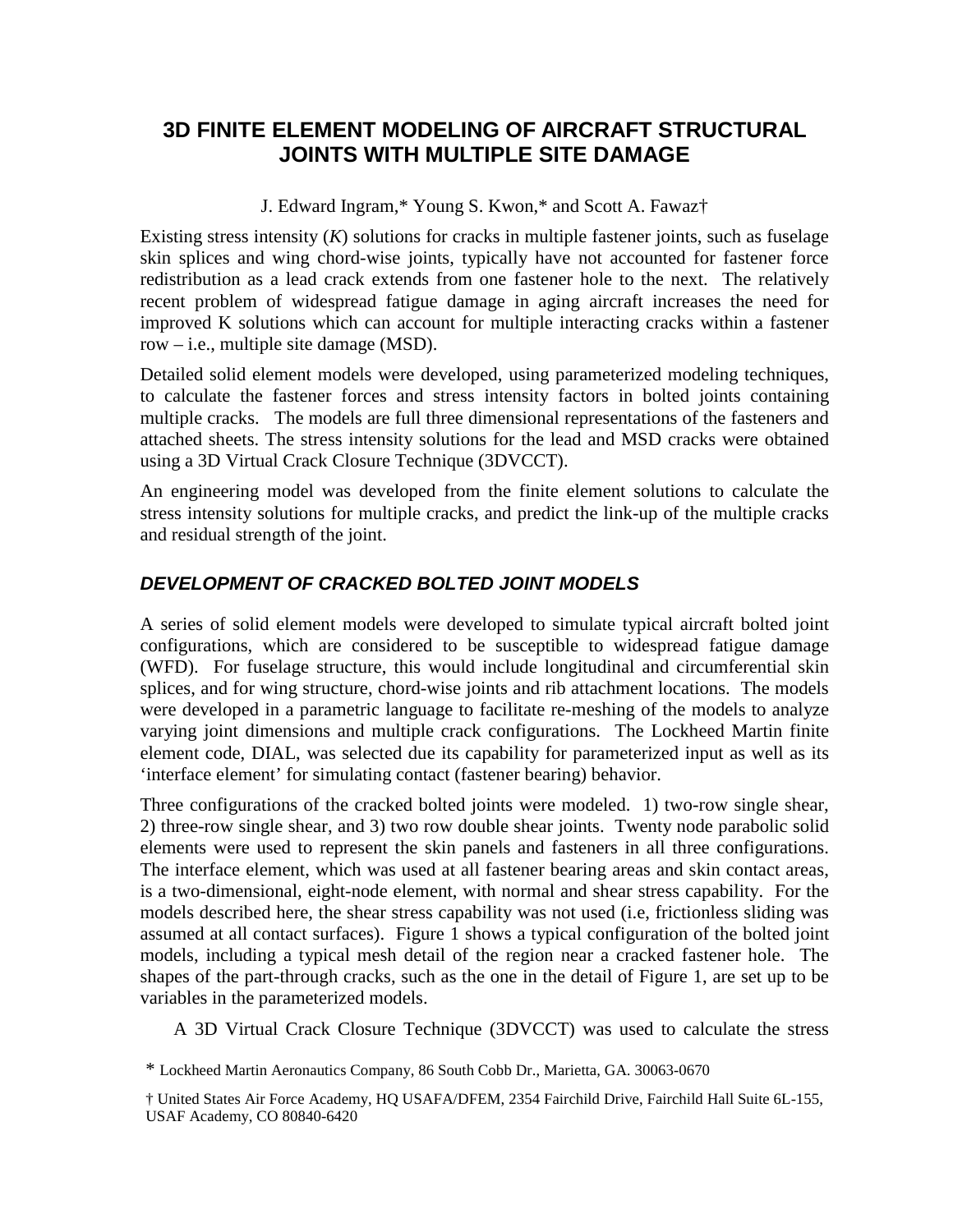intensity along the crack front. This version of the virtual crack closure method uses forces at nodes "ahead of" the crack front (the un-cracked region), and displacements "behind" the crack front (in the crack wake) to calculate the strain energy release rate with a single execution of the model. The essentials of the method are illustrated in Figure 2. More thorough treatment of the 3DVCCT methods was given by Shivakumar, Tan, and Newman [1] and Fawaz [2]. The single execution (as opposed to solving once for forces and again for displacements at the same nodes) was particularly important in this study, as the nonlinear solution of the large (>200,000 degrees of freedom) models required days to complete, and well over 100 variations of the parametric models were run.

 The requirement for nonlinear solution of the models stemmed from the contact behavior at the bearing surfaces and from the secondary bending due to eccentric load paths. A far-field or remote load corresponding to a stress of 10 ksi was selected as the target load for each run. This value was reasonable from the standpoint of typical operational loading at these aircraft joints.

 Once the *K* at each point along the crack front was calculated, the normalized stress intensity, F, is:

$$
F = \frac{K}{S\sqrt{\frac{\pi a}{Q}}}
$$
 (1)

Where *S* is the remote stress, and *Q* is the crack shape parameter, computed as follows:

$$
Q = 1 + 1.464 \left(\frac{a}{c}\right)^{1.65} \quad \text{for} \quad \frac{a}{c} \le 1 \qquad \text{and} \qquad Q = 1 + 1.464 \left(\frac{c}{a}\right)^{1.65} \quad \text{for} \quad \frac{a}{c} \ge 1
$$

For through-cracks, the normalized stress intensity is:

$$
F = \frac{K}{S\sqrt{\pi a}}
$$
 (2)

where  $K$  is obtained at several points along the crack front (through the plate thickness), just as in the part-through configuration.

 Before attempting to run the parameter study of various crack shapes and sizes, several sensitivity studies were conducted to establish the model mesh requirements for solution accuracy. Well known stress intensity solutions for part-through cracks from open holes and from single-edge notched tension (SENT) specimens were available from Zhao et. al.[3,4]. DIAL models of these crack configurations were created and studied for the effect of mesh imperfection on accuracy. Once it was established that the DIAL models with obviously acceptable mesh refinement and regularity (no high element aspect ratios or skewed elements) agreed with these known solutions (comparison is shown in Figure 3), various mesh imperfections were studied. The following requirements, regarding the elements in the fine-mesh region (the "crack band") near the crack front, were derived from these studies:

- 1. There should be three rows of identical solids ahead of and behind the crack front (in the high stress gradient region).
- 2. Element aspect ratios for the 20 node parabolic solids should not exceed 10 (provided the requirements of 1 are met).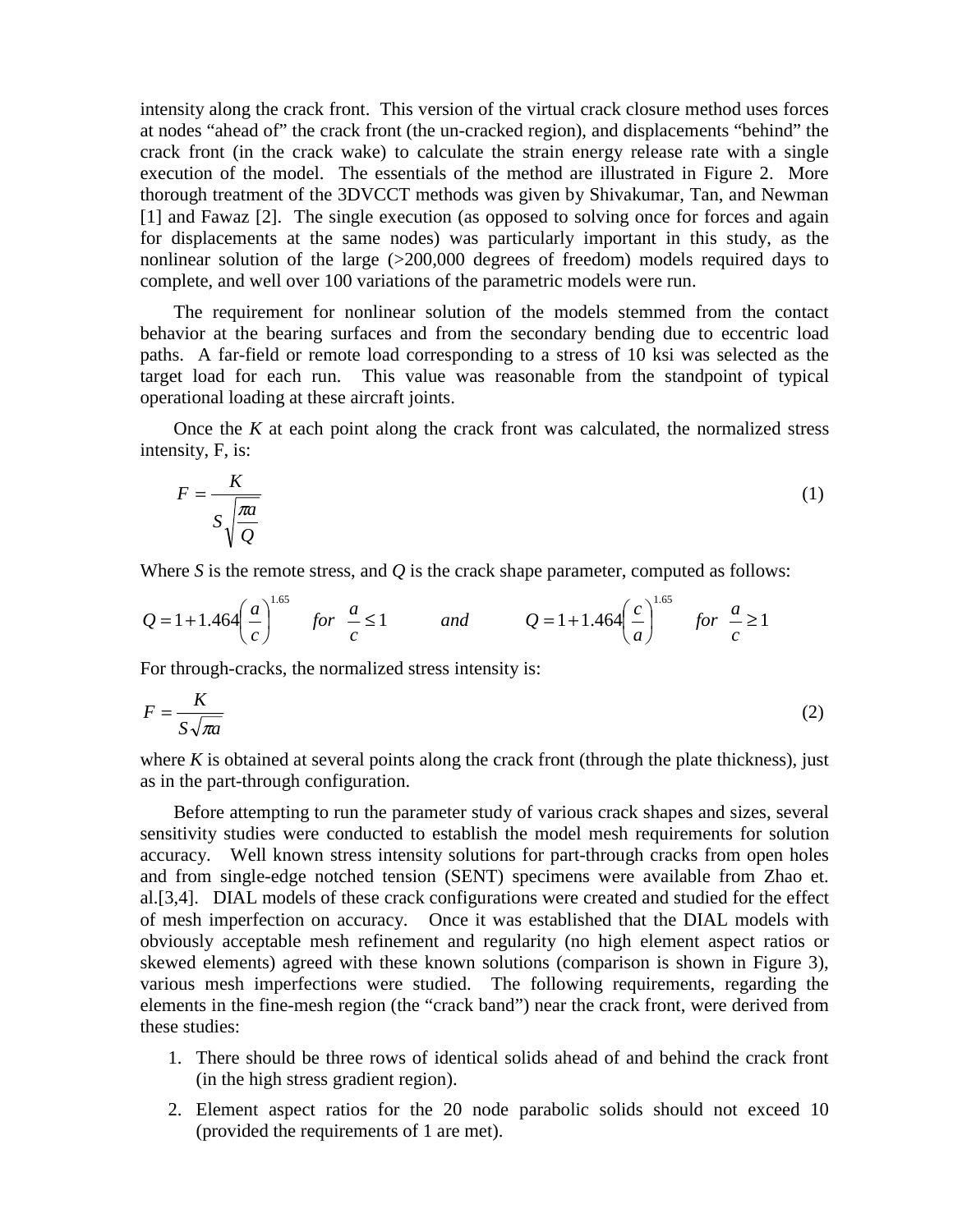3. Element skew (trapezoidal shape) should not exceed 30 degrees (angles formed by two adjacent element faces should be within 30 degrees of orthogonal).

 After establishing the mesh requirements and incorporating them into the DIAL parametric language, 13 separate model configurations were created. These included: 2 row and 3-row single shear joints, 2-row double-shear (butt joints), 1, 3 and 5 ligaments failed, through and part-through crack shapes. Additionally, separate models were needed for calculating *K* at the lead crack and at the MSD crack.

Figure 4 is a graphical representation of the K solution obtained from a typical model execution. This particular plot shows F along the crack front for the case of three ligaments cracked in a two-row, single shear splice. In this case, the lead crack is emerging from the fastener hole as a part-through crack (with  $a_1/c_1=1$ ) at various sizes. The MSD cracks are also part-through, with  $a_2 = c_2 = 0.035$  inch.

 Figure 5(a) shows a typical distribution of the fastener forces, calculated from one of the DIAL runs, for a two-row splice with the crack configuration shown in the figure. The fastener forces were calculated by summing the contact forces on the interface elements located between the solid elements of the fastener shank and the hole. The bar chart shows the expected trend of larger cracks causing reduced local stiffness and reduced fastener forces. The load shedding in the crack path is accompanied by shifting some of the load to fasteners ahead of the lead crack in addition to some load being transferred to the uncracked row. Distributions such as this were calculated for each model and crack configuration. Figure 5(b) shows the peaking and shedding behavior of the forces at four MSD-cracked fastener holes as the crack extends. Also shown in the figure is an engineering model, developed from the DIAL results, that approximates the modelcalculated force redistribution. In an un-cracked skin splice, the fastener forces in a given row can be calculated from the remote loading,  $N_x$ , percent load transfer, PLT, and fastener spacing, S:

$$
P_f = N_x S(PLT) \tag{3}
$$

From the DIAL results can be seen an increase in the fastener forces ahead of a crack in some proportion to the lead crack length. It was assumed that the peak value of the fastener force, just at the instant prior to a lead crack extending into (or "absorbing") the next MSD crack, is related to local stress in the region just ahead of the crack tip. This local stress is proportional to the square root of the crack length; or, in this case, the distance from the center of the lead crack to the fastener. Therefore the term  $\sqrt{x_i}$  was added to equation (3). After comparing to the DIAL-calculated forces, a correction term, involving the natural log of the fastener distance,  $x_i$ , was included to improve agreement with the DIAL. The final equation used in the engineering model to approximate the peak fastener force is:

$$
P_f = N_x S (PLT) \sqrt{x_i} \left[ -0.118 \ln(x_i) + 0.915 \right] \tag{4}
$$

Once the peak values are determined, the reduction of the fastener force as the lead crack extends past the fastener hole is observed to fit a decay function:

$$
P_f(c_1) = P_{\text{next}} \ln(-1.3c_1) \tag{5}
$$

As with the peak values, this relationship for load-shedding behavior is determined by simply fitting the decay function to the DIAL results. The purpose of developing equations that relate fastener force to crack length is to create an engineering model for stress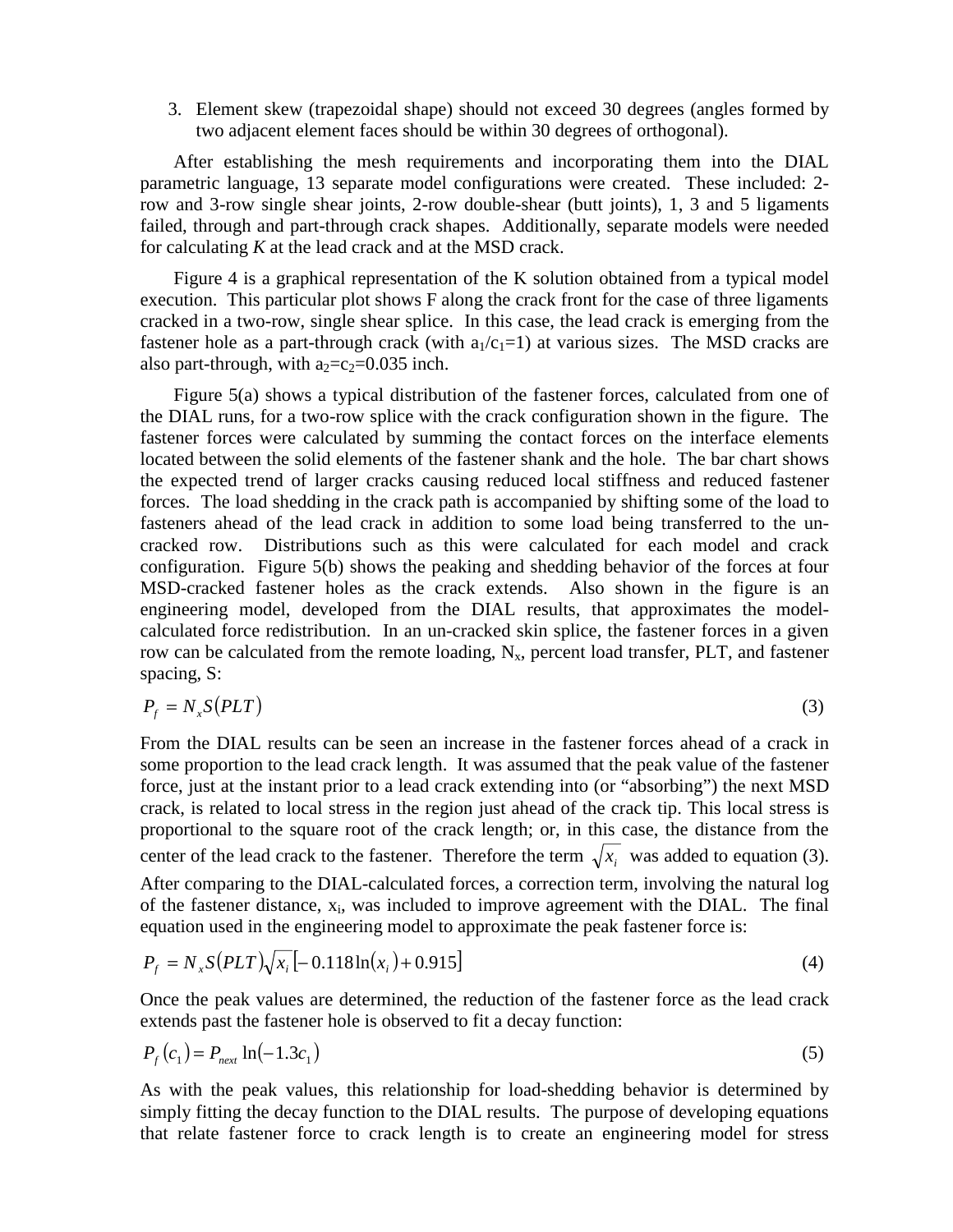intensity solutions. When the fastener forces are determined using equations (4) and (5), the stress intensity can be calculated by superposition of known solutions for the following crack configurations:

- Cracks emerging from slots (Paris and Tada [5])
- Cracks with point forces (the fastener forces) on the crack flanks (Wu and Carlsson [6])
- Interaction of adjacent cracks (Kamei and Yokiburi [7])
- Finite width effects (Isida [8])

These solutions were combined to create the engineering model for cracks in bolted joints. The result of this process is shown in Figure 6, in which the engineering model is compared to the DIAL-calculated *K* solutions for the two-row splice with 0.05 inch MSD cracks. The standard solution for cracks emerging from and extending into open holes is also shown for comparison to the engineering model. The stress intensity values calculated from the DIAL FEM and from the engineering model exceed the open hole solution for all crack lengths, due to the load transfer at the holes.

### **Predicting Link-up of Lead Cracks and MSD Cracks**

The primary purpose for developing the 3D models was to improve the capability to predict residual strength of aircraft joints with MSD. Prior to this effort, several researchers (Broek [9], Ingram, [10], Smith [11]) investigated a method for predicting the link-up of multiple cracks in ductile alloys. All based their models on the theory that when the plastic zones at two adjacent crack tips touch (i.e., the entire distance between two crack tips has yielded) failure of that ligament will occur. This method, which is based on linear elastic fracture mechanics methods for calculating the stress intensity, and subsequently the plastic zone sizes, was determined by each researcher to be a fairly reliable predictor of link-up of cracks from open holes or line cracks. Thus, our hypothesis was that if the stress intensity solutions were available for bolted joints with multiple cracks, then perhaps the residual strength of aircraft skin splices could be predicted with equal accuracy.

 The engineering model, developed from the DIAL analyses described earlier, together with the plastic zone touch link-up method were incorporated into a computer program to predict the residual strength of MSD-cracked skin splices. Input to this program consists of the material yield strength, the fastener diameters, spacing, MSD crack sizes and percentage of far-field load in the critical row of a splice. The program uses the joint geometry and the mechanical properties to predict the far field stress level at which crack link-up (and therefore lead crack extension) and joint failure will occur.

 The residual strength computer program was used to analyze MSD-cracked bolted joint specimens, which were tested at the Air Force Research Laboratories in Dayton, Ohio. In his report describing these tests, Shrage [12] provides the joint configuration, initial crack lengths, loads at first link-up, and maximum test load for each of four specimens which represent typical aircraft skin splices. All of the test specimens were fitted with antibuckling guides to prevent buckling of the crack faces as well as provide constraint against secondary bending. Constraint of the secondary bending was not desired, but an artifact of preventing crack face bulging. Table 1 gives a summary of the test specimen configurations, link-up and maximum panel loads, and calculations from the DIAL modelbased residual strength program.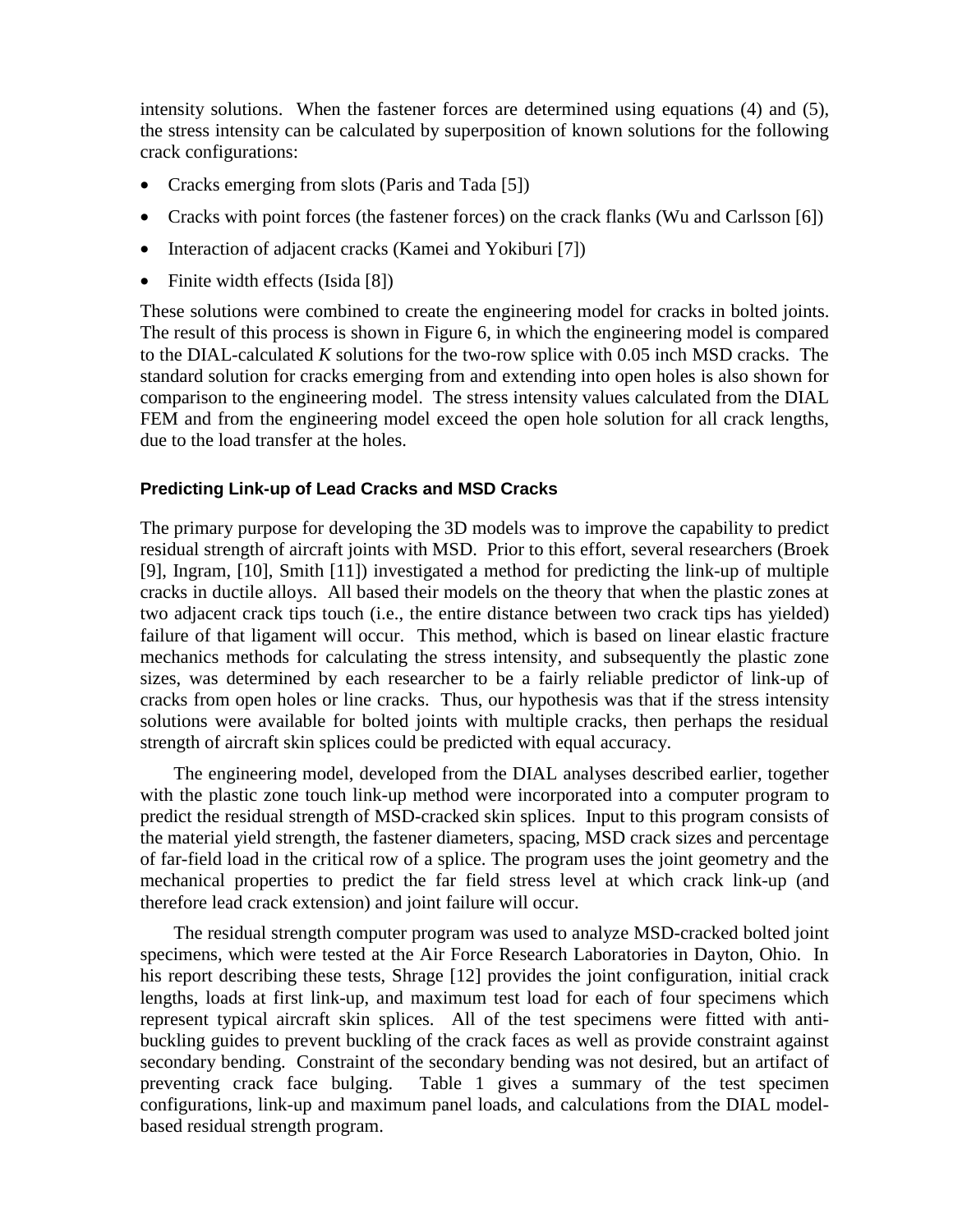| <b>Test ID</b> | Fast.  | Fast.  |                  | <b>Crack Half Length</b> |                      | Ligament<br>(inch) | <b>Test</b><br>Event | <b>Test</b><br><b>Stress</b> | <b>Calculated</b><br>2D Models | %<br>Error | <b>Calculated</b><br><b>3D Models</b> | $\%$<br>Error |
|----------------|--------|--------|------------------|--------------------------|----------------------|--------------------|----------------------|------------------------------|--------------------------------|------------|---------------------------------------|---------------|
| MSD-           | Spac.  | Dia.   | a <sub>msd</sub> | a <sub>1</sub>           | a <sub>1-local</sub> |                    |                      |                              |                                | <b>2D</b>  |                                       | 3D            |
|                | (inch) | (inch) | (inch)           | (inch)                   | (inch)               |                    |                      | (ksi)                        | (ksi)                          |            | (ksi)                                 |               |
| $1 - 2$        | 1.5    | 5/32   | 0.05             | 6.950                    | 0.872                | 0.422              | 1st Link-up          | 14.90                        | 13.54                          | $-9.13$    | 12.11                                 | $-18.72$      |
|                |        |        | 0.05             | 7.628                    | 0.050                | 1.244              | Max Load             | 17.20                        | 18.00                          | 4.65       | 18.08                                 | 5.10          |
| $1 - 3$        |        |        | 0.10             | 6.950                    | 0.872                | 0.372              | 1st Link-up          | 12.52                        | 12.69                          | 1.36       | 11.51                                 | $-8.04$       |
|                |        |        | 0.10             | 7.678                    | 0.100                | 1.144              | Max Load             | 17.42                        | 17.44                          | 0.11       | 17.51                                 | 0.52          |
| $501 - 2$      | 1.14   | 3/16   | 0.05             | 6.410                    | 0.616                | 0.286              | 1st Link-up          | 13.23                        | 12.06                          | $-8.84$    | 11.41                                 | $-13.77$      |
|                |        |        | 0.05             | 6.984                    | 0.050                | 0.853              | Max Load             | 17.97                        | 16.68                          | $-7.18$    | 16.78                                 | $-6.62$       |
| $501-3$        |        |        | 0.10             | 6.410                    | 0.616                | 0.236              | 1st Link-up          | 11.24                        | 10.80                          | $-3.93$    | 9.76                                  | $-13.21$      |
|                |        |        | 0.10             | 7.034                    | 0.100                | 0.753              | Max Load             | 14.90                        | 15.79                          | 5.97       | 15.87                                 | 6.50          |
| $503 - 2$      | 1.6    | 3/16   | 0.05             | 7.400                    | 0.906                | 0.456              | 1st Link-up          | 14.29                        | 13.13                          | $-8.09$    | 12.66                                 | $-11.41$      |
|                |        |        | 0.05             | 8.144                    | 0.050                | 1.313              | Max Load             | 18.31                        | 17.39                          | $-5.04$    | 17.39                                 | $-5.00$       |
|                |        |        | 0.10             | 7.400                    | 0.906                | 0.406              | 1st Link-up          | 12.24                        | 12.31                          | 0.60       | 11.39                                 | $-6.98$       |
| $503-3$        |        |        | 0.10             | 8.194                    | 0.100                | 1.213              | Max Load             | 16.62                        | 16.59                          | $-0.17$    | 16.46                                 | $-0.99$       |
| $505 - 2$      | 1.5    | 5/32   | 0.05             | 6.950                    | 0.872                | 0.422              | 1st Link-up          | 15.43                        | 13.77                          | $-10.75$   | 13.03                                 | $-15.58$      |
|                |        |        | 0.05             | 7.628                    | 0.050                | 1.244              | Max Load             | 19.69                        | 18.23                          | $-7.41$    | 18.38                                 | $-6.65$       |
| $505-3$        |        |        | 0.10             | 6.950                    | 0.872                | 0.372              | 1st Link-up          | 13.70                        | 12.90                          | $-5.81$    | 11.70                                 | -14.58        |
|                |        |        | 0.10             | 7.678                    | 0.100                | 1.144              | Max Load             | 18.44                        | 17.77                          | $-3.66$    | 17.84                                 | $-3.28$       |

TABLE 1 Summary of AFRL MSD Test Results [12] and Comparison to Calculated Values

 The residual strength program developed from the 3D DIAL models generally underpredicts the first link-up event as well as the maximum test load. The average percent error between the calculated and test values for all events (first link-up and failure) is 8.6 percent. However, if failure loads only are considered, the agreement between analysis and test is better, with an average error of 4.3 percent. This is well within the ranges obtained in the open hole and slit-crack comparisons.

 The anti-buckling guides used in the test not only constrain secondary bending but also crack face bulging (buckling). These phenomena occur in aircraft joints; therefore, antibuckling guides were not considered in the 3D models. Both secondary bending and crack face bulging lead to lower residual strength values because the local stresses are higher than those when anti-buckling guides are used. This difference is thought to account for the difference between analysis and test. Note from Table 1 that the original 2D model calculations (which do not account for secondary bending or crack face bulging) agree more closely for first link-up than the 3D models. In each test panel, the length of the "installed" lead crack is such that the local crack length (i.e., the distance from the previous fastener hole to the tip of the lead crack) is considerably larger than for each subsequent link-up. It is believed that for these cases, the effects of local secondary bending, that are present in the model but prevented in the test panels, are greatest; and therefore, the differences between analysis and test are also greatest.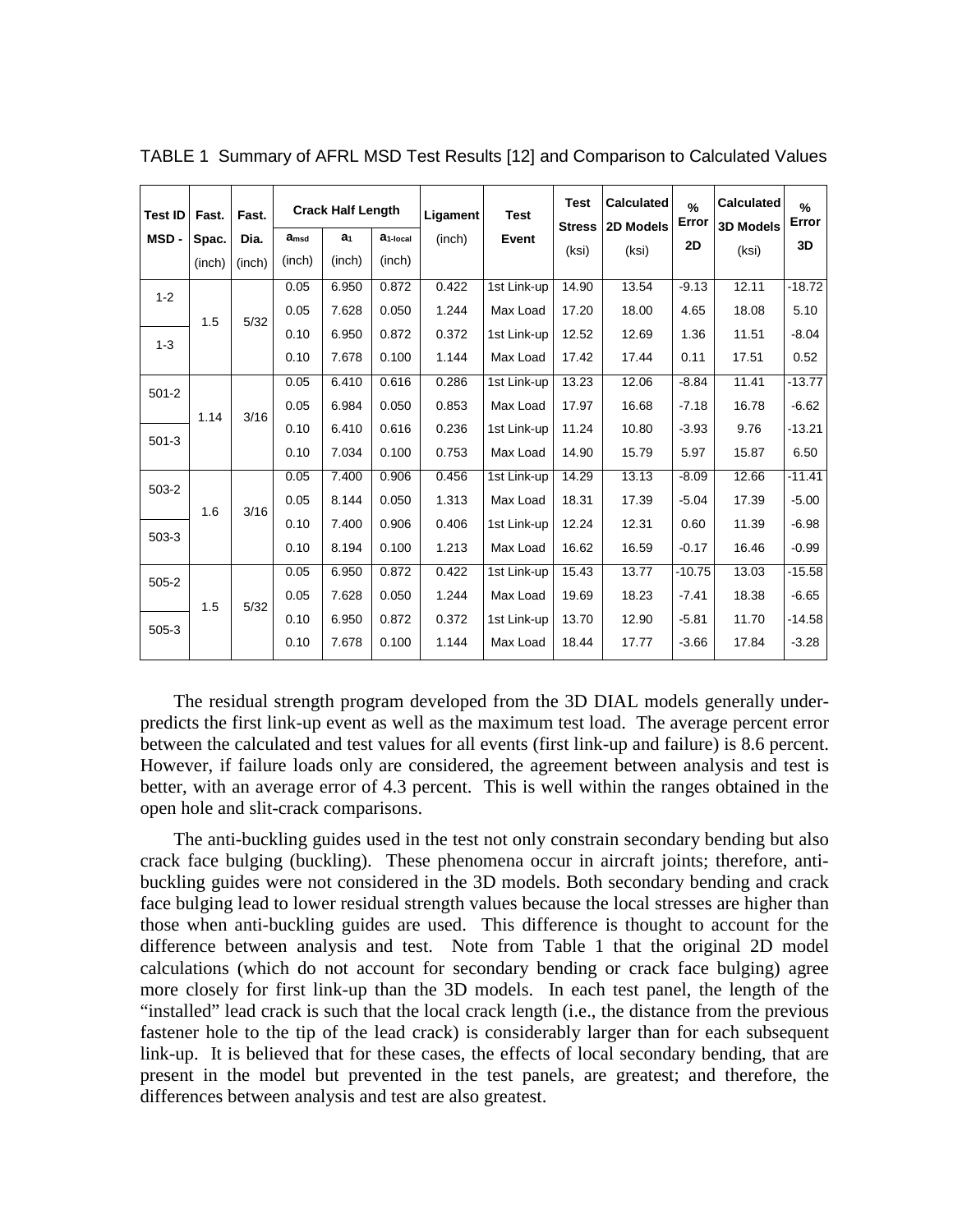#### **Lessons Learned**

Obtaining converged solutions at the target load proved extremely difficult for the models with larger lead cracks (three and five ligaments cracked). Large displacements at the fastener/interface element/skin contact area, which resulted from the combined effects of the eccentric load path and large cracks, are suspected to be the main source of the numerical difficulty.

#### *REFERENCE LIST*

- (1) Shivakumar, K.N., Tan, P.W., and Newman, J.C., Jr., "A Virtual Crack Closure Technique for Calculating Stress Intensity Factors for Cracked Three Dimensional Bodies", *International Journal of Fracture* 36: R43-R50, 1988.
- (2) Fawaz, S. A., "Fatigue Crack Growth in Riveted Joints," Ph.D. Dissertation, Delft University Press, 1997.
- (3) Zhao, W., Newman, J. C., Jr., Sutton, M. A., Wu, X. R. and Shivakumar, K. N.,"Analysis of Corner Cracks at a Hole by a 3-D Weight Function Method with Stresses from Finite Element Method," *NASA TM-110144*, July 1995.
- (4) Zhao, W., and Newman, J. C., Jr., "Modification of Stress Intensity Factor Equation for Corner Crack from a Hole Under Remote Bending," April 1996.
- (5) Paris, P.C., and Tada, H., "The Stress Analysis of Cracks Handbook," Del Research Corp., 1973.
- (6) Wu, X. R., and Carlsson, A. J., "Weight Functions and Stress Intensity Factor Solutions", Pergamon Press, 1991.
- (7) Kamei, A., and Yoloburi, T., "Two Collinear Asymmetrical Elastic Cracks," Report of the Research Institute for Strength and Fracture of Materials, Tohoku University, Vol. 10, Section 1-4, pp. 41-42, December 1974.
- (8) Isida, M., "Stress Intensity Factors for the Tension of an Eccentrically Cracked Strip," *Journal of Applied Mechanics* Series E, September 1966, p. 674-675.
- (9) Broek, D., "The Effects of Multi-Site Damage on the Arrest Capability of Aircraft Fuselage Structures," FractuResearch TR 9302, June, 1993.
- (10) Ingram, J.E., Y. S. Kwon, K. J. Duffié and W. D. Irby , "Residual Strength Analysis of Aircraft Skin Splices with Multiple Site Damage," Proceedings of *the 2nd Annual NASA/FAA/DOD Conference on Aging Aircraft*, Williamsburg, VA., Aug. 31-Sept. 3, 1998.
- (11) Smith, B., Movak, A., Saville, P., Myose, R., and Horn, W., "Improved Engineering Methods for Determining the Critical Strengths of Aluminum Panels with Multiple Site Damage in Aging Aircraft," Proceedings of *the 2<sup>nd</sup> Annual NASA/FAA/DOD Conference on Aging Aircraft*, Williamsburg, VA., Aug. 31-Sept. 3, 1998.
- (12) Shrage, D. B., "Multiple Site Damage in Flat Panel Testing," Final Report for Period of 13 May 1999 – 08 December 1999, AFRL-VA-WP-TR-2001-3005, October 2000.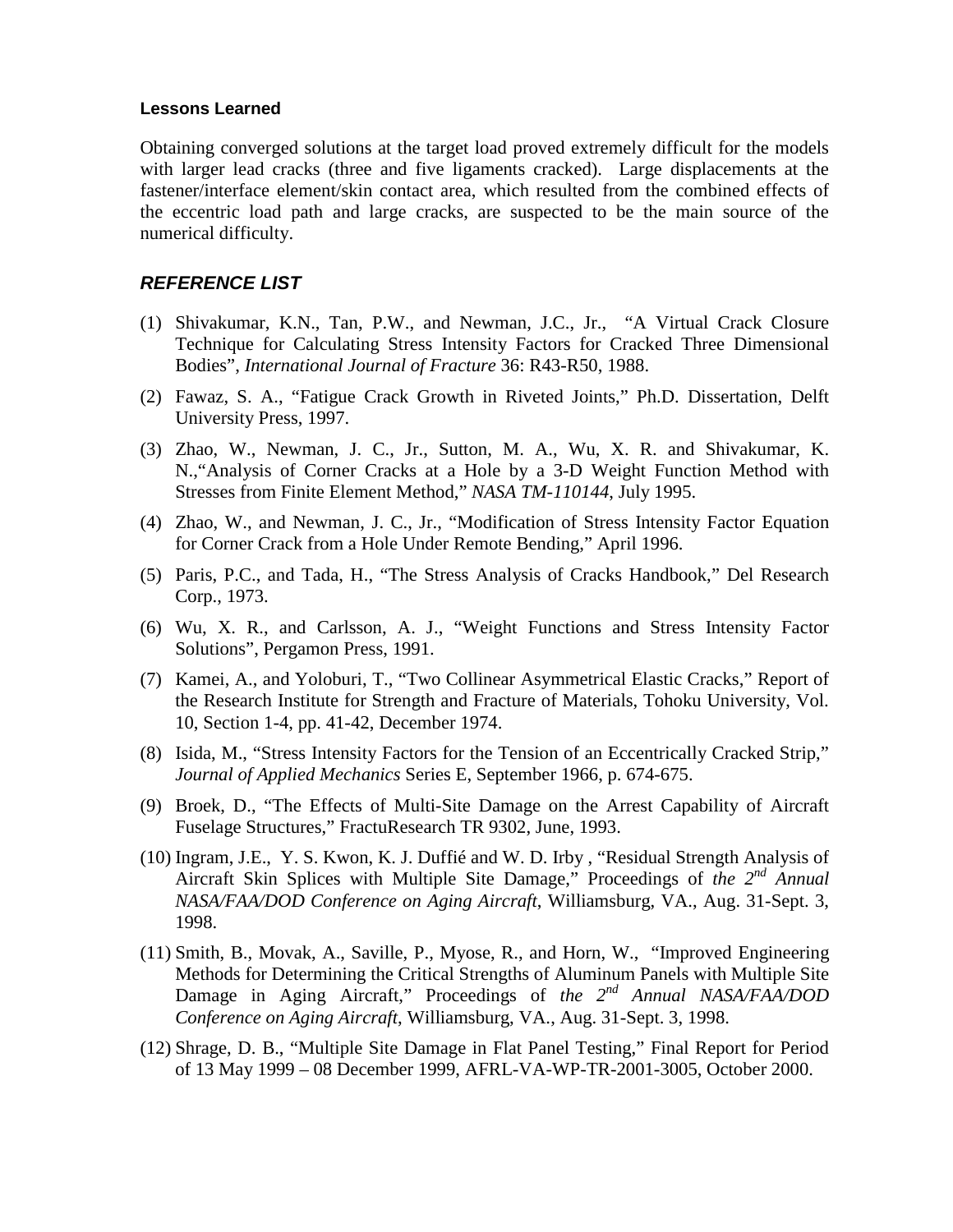

Figure 1 Two-row lap splice model, shown in displaced shape (displacements magnified). Inset shows detail at lead crack tip.



Figure 2 Illustration of 3DVCCT strain energy release rate calculations from grid point forces



Figure 3 Comparison of DIAL model normalized stress intensity, F, to existing solutions from Zhao and Newman [3,4]